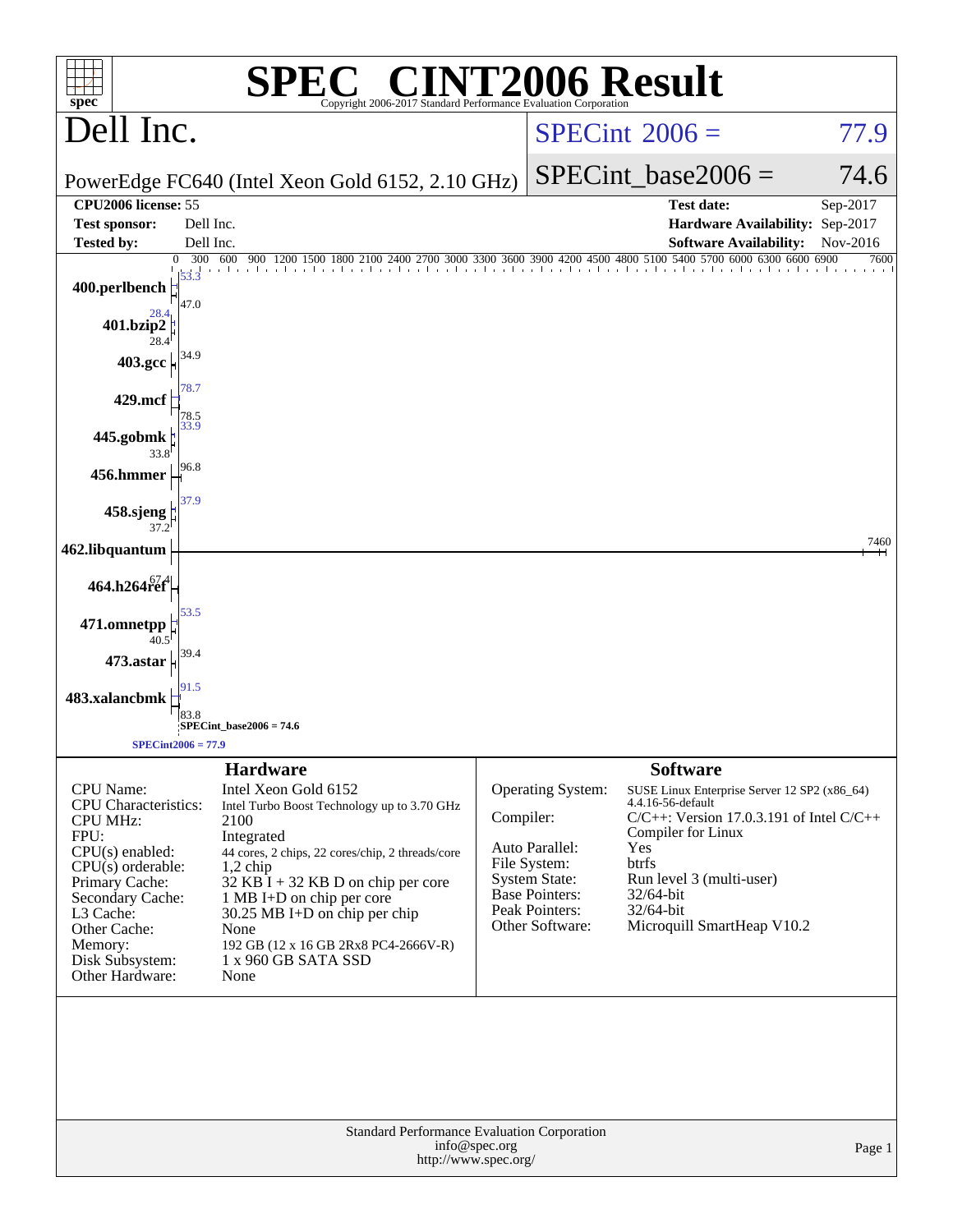

## Dell Inc.

### $SPECint2006 = 77.9$  $SPECint2006 = 77.9$

PowerEdge FC640 (Intel Xeon Gold 6152, 2.10 GHz)

 $SPECTnt\_base2006 = 74.6$ 

**[CPU2006 license:](http://www.spec.org/auto/cpu2006/Docs/result-fields.html#CPU2006license)** 55 **[Test date:](http://www.spec.org/auto/cpu2006/Docs/result-fields.html#Testdate)** Sep-2017

**[Test sponsor:](http://www.spec.org/auto/cpu2006/Docs/result-fields.html#Testsponsor)** Dell Inc. **[Hardware Availability:](http://www.spec.org/auto/cpu2006/Docs/result-fields.html#HardwareAvailability)** Sep-2017 **[Tested by:](http://www.spec.org/auto/cpu2006/Docs/result-fields.html#Testedby)** Dell Inc. **[Software Availability:](http://www.spec.org/auto/cpu2006/Docs/result-fields.html#SoftwareAvailability)** Nov-2016

### **[Results Table](http://www.spec.org/auto/cpu2006/Docs/result-fields.html#ResultsTable)**

|                                                                                                          |                |       | <b>Base</b>    |       |                |       | <b>Peak</b>    |              |                |              |                |              |  |  |
|----------------------------------------------------------------------------------------------------------|----------------|-------|----------------|-------|----------------|-------|----------------|--------------|----------------|--------------|----------------|--------------|--|--|
| <b>Benchmark</b>                                                                                         | <b>Seconds</b> | Ratio | <b>Seconds</b> | Ratio | <b>Seconds</b> | Ratio | <b>Seconds</b> | <b>Ratio</b> | <b>Seconds</b> | <b>Ratio</b> | <b>Seconds</b> | <b>Ratio</b> |  |  |
| $ 400$ .perlbench                                                                                        | 208            | 47.0  | 208            | 47.0  | 208            | 47.0  | 183            | 53.3         | 183            | 53.3         | 183            | 53.3         |  |  |
| 401.bzip2                                                                                                | 341            | 28.3  | 339            | 28.4  | 340            | 28.4  | 340            | 28.4         | 339            | 28.4         | 340            | 28.4         |  |  |
| $403.\mathrm{gcc}$                                                                                       | 230            | 35.0  | 231            | 34.9  | 231            | 34.9  | 230            | 35.0         | 231            | 34.9         | 231            | 34.9         |  |  |
| $429$ mcf                                                                                                | 116            | 78.9  | 116            | 78.3  | 116            | 78.5  | 118            | 77.3         | 115            | 79.6         | <b>116</b>     | 78.7         |  |  |
| $445$ .gobmk                                                                                             | 310            | 33.8  | 310            | 33.8  | 310            | 33.8  | 309            | 34.0         | 309            | 33.9         | 309            | 33.9         |  |  |
| 456.hmmer                                                                                                | 96.6           | 96.6  | 95.4           | 97.8  | 96.3           | 96.8  | 96.6           | 96.6         | 95.4           | 97.8         | 96.3           | 96.8         |  |  |
| $458$ .sjeng                                                                                             | 326            | 37.2  | 326            | 37.1  | 325            | 37.2  | 320            | 37.9         | 320            | 37.9         | 319            | 37.9         |  |  |
| 462.libquantum                                                                                           | 2.75           | 7530  | 2.78           | 7460  | 2.84           | 7290  | 2.75           | 7530         | 2.78           | 7460         | 2.84           | 7290         |  |  |
| 464.h264ref                                                                                              | 328            | 67.5  | 328            | 67.4  | 329            | 67.3  | 328            | 67.5         | 328            | 67.4         | 329            | 67.3         |  |  |
| $ 471$ .omnetpp                                                                                          | 152            | 41.1  | 154            | 40.5  | 156            | 40.1  | 117            | 53.5         | 117            | 53.5         | 117            | 53.5         |  |  |
| $ 473$ . astar                                                                                           | 178            | 39.4  | 178            | 39.4  | 178            | 39.4  | 178            | 39.4         | 178            | 39.4         | 178            | 39.4         |  |  |
| 483.xalancbmk                                                                                            | 82.4           | 83.7  | 81.8           | 84.4  | 82.3           | 83.8  | 75.4           | 91.5         | 75.3           | 91.6         | 75.9           | 90.9         |  |  |
| Results appear in the order in which they were run. Bold underlined text indicates a median measurement. |                |       |                |       |                |       |                |              |                |              |                |              |  |  |

### **[Submit Notes](http://www.spec.org/auto/cpu2006/Docs/result-fields.html#SubmitNotes)**

 The numactl mechanism was used to bind copies to processors. The config file option 'submit' was used to generate numactl commands to bind each copy to a specific processor. For details, please see the config file.

### **[Operating System Notes](http://www.spec.org/auto/cpu2006/Docs/result-fields.html#OperatingSystemNotes)**

Stack size set to unlimited using "ulimit -s unlimited"

### **[Platform Notes](http://www.spec.org/auto/cpu2006/Docs/result-fields.html#PlatformNotes)**

 BIOS settings: Sub NUMA Cluster disabled Virtualization Technology disabled System Profile set to Custom CPU Performance set to Maximum Performance C States set to Autonomous C1E disabled Energy Efficient Turbo disabled Uncore Frequency set to Dynamic Energy Efficiency Policy set to Performance Memory Patrol Scrub disabled Logical Processor enabled CPU Interconnect Bus Link Power Management disabled PCI ASPM L1 Link Power Management disabled Sysinfo program /root/cpu2006-1.2\_ic17u3/config/sysinfo.rev6993 Revision 6993 of 2015-11-06 (b5e8d4b4eb51ed28d7f98696cbe290c1) running on linux-u8yg Thu Sep 14 01:19:33 2017 Continued on next page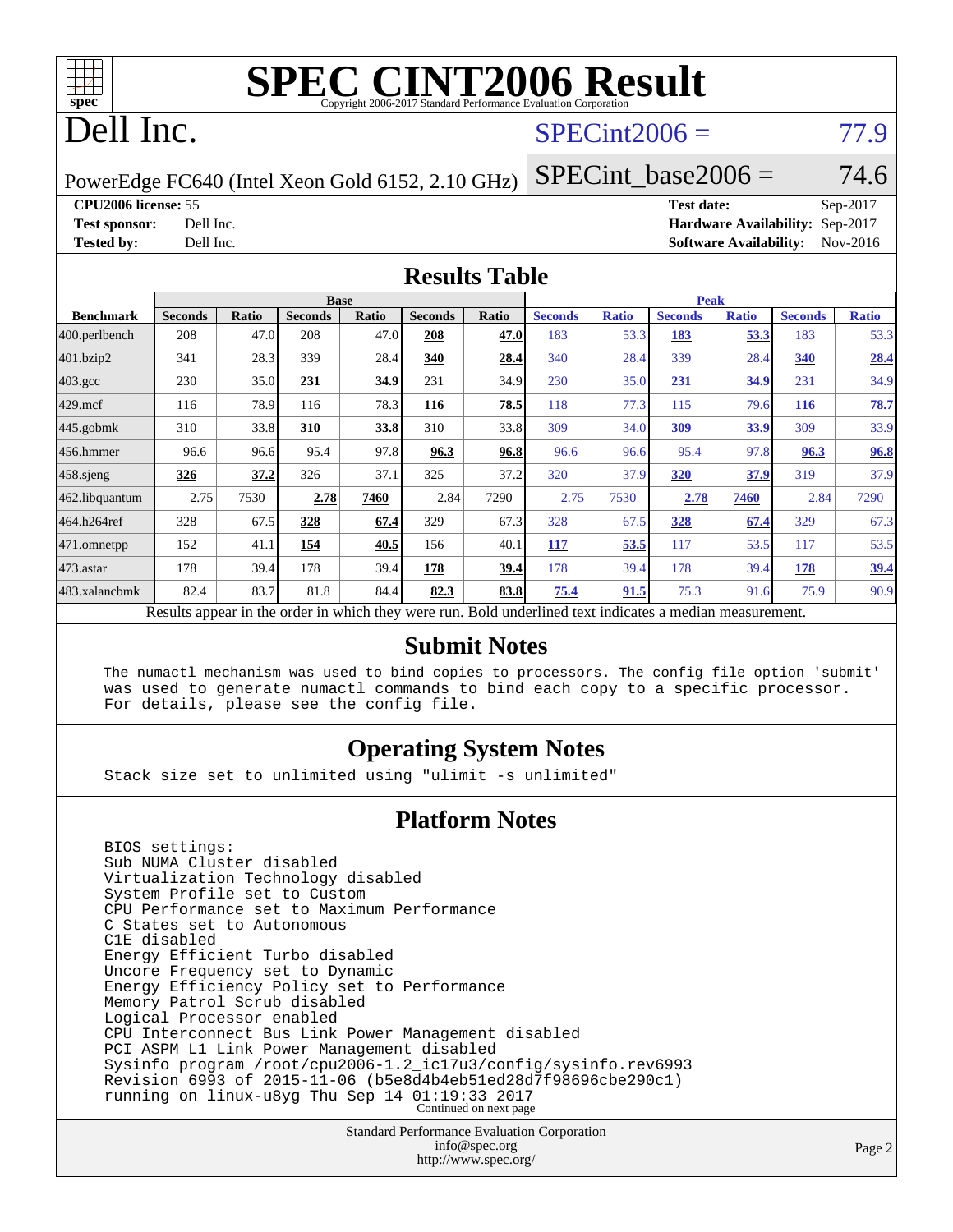| $spec^*$                                           |                           |                                                                                                                                                                                                                                                                                                                                                                                                                                                                                                                           |                    |              |  | <b>SPEC CINT2006 Result</b><br>Copyright 2006-2017 Standard Performance Evaluation Corporation |                  |                       |  |                                                    |  |     |                                 |                      |
|----------------------------------------------------|---------------------------|---------------------------------------------------------------------------------------------------------------------------------------------------------------------------------------------------------------------------------------------------------------------------------------------------------------------------------------------------------------------------------------------------------------------------------------------------------------------------------------------------------------------------|--------------------|--------------|--|------------------------------------------------------------------------------------------------|------------------|-----------------------|--|----------------------------------------------------|--|-----|---------------------------------|----------------------|
| Dell Inc.                                          |                           |                                                                                                                                                                                                                                                                                                                                                                                                                                                                                                                           |                    |              |  |                                                                                                |                  | $SPECint2006 =$       |  |                                                    |  |     |                                 | 77.9                 |
| PowerEdge FC640 (Intel Xeon Gold 6152, 2.10 GHz)   |                           |                                                                                                                                                                                                                                                                                                                                                                                                                                                                                                                           |                    |              |  |                                                                                                |                  | $SPECint\_base2006 =$ |  |                                                    |  |     |                                 | 74.6                 |
| <b>CPU2006</b> license: 55<br><b>Test sponsor:</b> |                           | Dell Inc.<br>Dell Inc.                                                                                                                                                                                                                                                                                                                                                                                                                                                                                                    |                    |              |  |                                                                                                |                  |                       |  | <b>Test date:</b><br><b>Software Availability:</b> |  |     | Hardware Availability: Sep-2017 | Sep-2017<br>Nov-2016 |
| <b>Tested by:</b>                                  |                           |                                                                                                                                                                                                                                                                                                                                                                                                                                                                                                                           |                    |              |  |                                                                                                |                  |                       |  |                                                    |  |     |                                 |                      |
|                                                    |                           |                                                                                                                                                                                                                                                                                                                                                                                                                                                                                                                           |                    |              |  | <b>Platform Notes (Continued)</b>                                                              |                  |                       |  |                                                    |  |     |                                 |                      |
|                                                    |                           | This section contains SUT (System Under Test) info as seen by<br>some common utilities. To remove or add to this section, see:<br>http://www.spec.org/cpu2006/Docs/config.html#sysinfo<br>From /proc/cpuinfo<br>model name: Intel(R) Xeon(R) Gold 6152 CPU @ 2.10GHz<br>2 "physical id"s (chips)<br>88 "processors"                                                                                                                                                                                                       |                    |              |  |                                                                                                |                  |                       |  |                                                    |  |     |                                 |                      |
|                                                    | caution.)                 | cores, siblings (Caution: counting these is hw and system dependent.<br>following excerpts from /proc/cpuinfo might not be reliable. Use with<br>cpu cores $: 22$<br>siblings : 44<br>physical 0: cores 0 1 2 3 4 5 8 9 10 11 12 16 17 18 19 20 21 24 25 26 27                                                                                                                                                                                                                                                            |                    |              |  |                                                                                                |                  |                       |  |                                                    |  | The |                                 |                      |
|                                                    | 28<br>28                  | physical 1: cores 0 1 2 3 4 5 8 9 10 11 12 16 17 18 19 20 21 24 25 26 27                                                                                                                                                                                                                                                                                                                                                                                                                                                  |                    |              |  |                                                                                                |                  |                       |  |                                                    |  |     |                                 |                      |
|                                                    |                           | cache size $: 30976$ KB                                                                                                                                                                                                                                                                                                                                                                                                                                                                                                   |                    |              |  |                                                                                                |                  |                       |  |                                                    |  |     |                                 |                      |
|                                                    | MemTotal:                 | From /proc/meminfo<br>HugePages_Total:<br>Hugepagesize:<br>From /etc/*release* /etc/*version*<br>SuSE-release:<br>SUSE Linux Enterprise Server 12 (x86_64)<br>$VERSION = 12$<br>PATCHLEVEL = $2$<br># This file is deprecated and will be removed in a future service pack or<br>release.<br># Please check /etc/os-release for details about this release.<br>os-release:<br>NAME="SLES"<br>VERSION="12-SP2"<br>VERSION_ID="12.2"<br>PRETTY_NAME="SUSE Linux Enterprise Server 12 SP2"<br>ID="sles"<br>ANSI COLOR="0;32" | 196687636 kB       | 0<br>2048 kB |  |                                                                                                |                  |                       |  |                                                    |  |     |                                 |                      |
|                                                    | uname $-a$ :<br>/dev/sda1 | CPE_NAME="cpe:/o:suse:sles:12:sp2"<br>Linux linux-u8yg 4.4.16-56-default #1 SMP Mon Aug 8 14:24:26 UTC 2016<br>(5b281a8) x86_64 x86_64 x86_64 GNU/Linux<br>run-level 3 Sep 14 01:18<br>SPEC is set to: /root/cpu2006-1.2_ic17u3<br>Filesystem<br>Additional information from dmidecode:                                                                                                                                                                                                                                   | Type<br>btrfs 921G |              |  | Size Used Avail Use% Mounted on<br>17G 901G<br>Continued on next page                          | $2\frac{3}{6}$ / |                       |  |                                                    |  |     |                                 |                      |
|                                                    |                           |                                                                                                                                                                                                                                                                                                                                                                                                                                                                                                                           |                    |              |  | Standard Performance Evaluation Corporation<br>info@spec.org<br>http://www.spec.org/           |                  |                       |  |                                                    |  |     |                                 | Page 3               |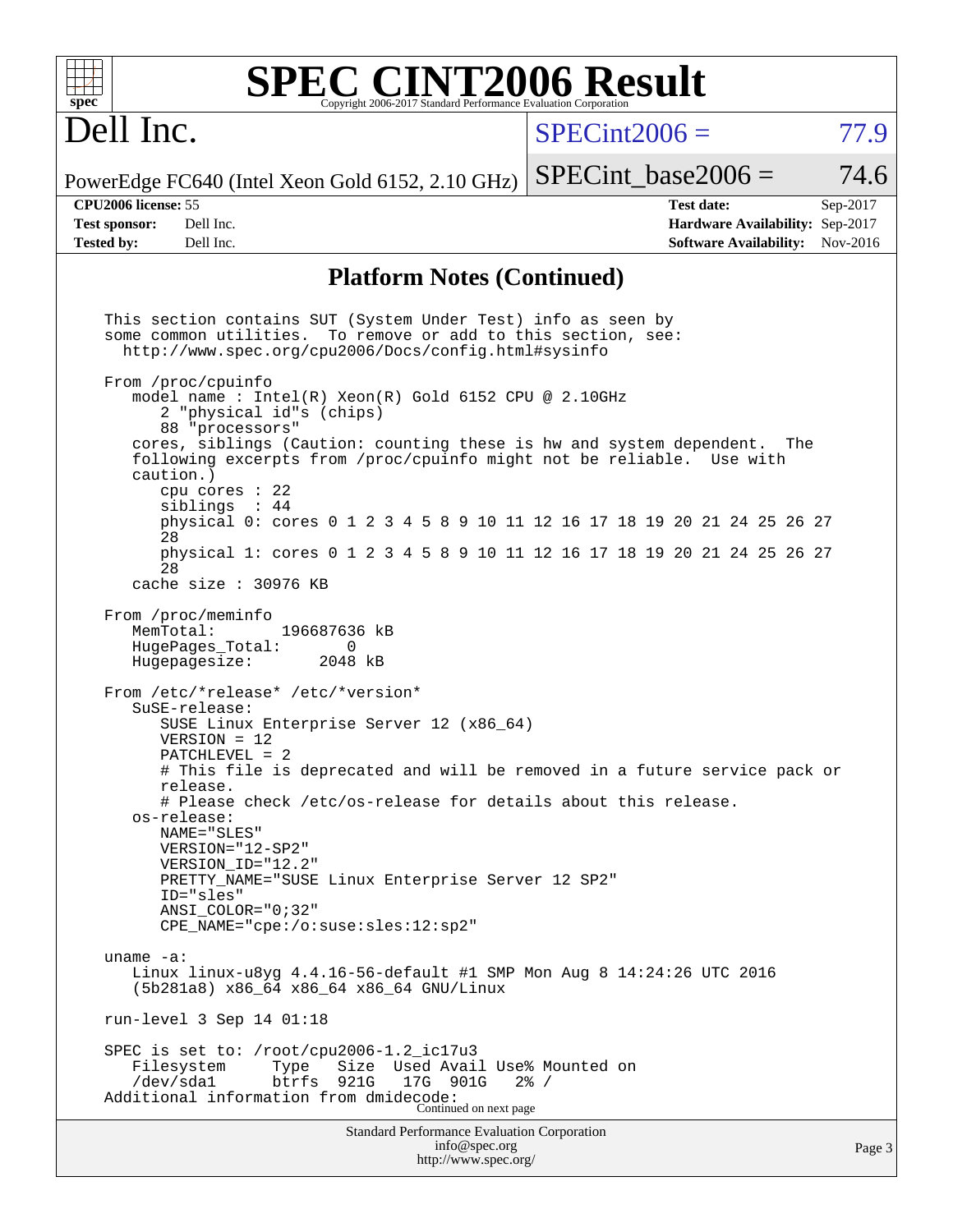# Dell Inc.

 $SPECint2006 = 77.9$  $SPECint2006 = 77.9$ 

PowerEdge FC640 (Intel Xeon Gold 6152, 2.10 GHz) SPECint base2006 =  $74.6$ 

**[CPU2006 license:](http://www.spec.org/auto/cpu2006/Docs/result-fields.html#CPU2006license)** 55 **[Test date:](http://www.spec.org/auto/cpu2006/Docs/result-fields.html#Testdate)** Sep-2017 **[Test sponsor:](http://www.spec.org/auto/cpu2006/Docs/result-fields.html#Testsponsor)** Dell Inc. **[Hardware Availability:](http://www.spec.org/auto/cpu2006/Docs/result-fields.html#HardwareAvailability)** Sep-2017 **[Tested by:](http://www.spec.org/auto/cpu2006/Docs/result-fields.html#Testedby)** Dell Inc. **[Software Availability:](http://www.spec.org/auto/cpu2006/Docs/result-fields.html#SoftwareAvailability)** Nov-2016

### **[Platform Notes \(Continued\)](http://www.spec.org/auto/cpu2006/Docs/result-fields.html#PlatformNotes)**

 Warning: Use caution when you interpret this section. The 'dmidecode' program reads system data which is "intended to allow hardware to be accurately determined", but the intent may not be met, as there are frequent changes to hardware, firmware, and the "DMTF SMBIOS" standard.

 BIOS Dell Inc. 1.0.0 08/10/2017 Memory: 12x 00AD00B300AD HMA82GR7AFR8N-VK 16 GB 2 rank 2666 MHz 4x Not Specified Not Specified

(End of data from sysinfo program)

### **[General Notes](http://www.spec.org/auto/cpu2006/Docs/result-fields.html#GeneralNotes)**

Environment variables set by runspec before the start of the run:  $KMP$  AFFINITY = "granularity=fine, scatter" LD\_LIBRARY\_PATH = "/root/cpu2006-1.2\_ic17u3/lib/ia32:/root/cpu2006-1.2\_ic17u3/lib/intel64:/root/cpu2006-1.2\_ic17u3/sh10.2" OMP NUM THREADS = "44"

 Binaries compiled on a system with 1x Intel Core i7-4790 CPU + 32GB RAM memory using Redhat Enterprise Linux 7.2 Transparent Huge Pages enabled by default. Filesystem page cache cleared with: shell invocation of 'sync; echo 3 > /proc/sys/vm/drop\_caches' prior to run

### **[Base Compiler Invocation](http://www.spec.org/auto/cpu2006/Docs/result-fields.html#BaseCompilerInvocation)**

[C benchmarks](http://www.spec.org/auto/cpu2006/Docs/result-fields.html#Cbenchmarks): icc  $-m64$ 

[C++ benchmarks:](http://www.spec.org/auto/cpu2006/Docs/result-fields.html#CXXbenchmarks) [icpc -m64](http://www.spec.org/cpu2006/results/res2017q4/cpu2006-20170918-49860.flags.html#user_CXXbase_intel_icpc_64bit_fc66a5337ce925472a5c54ad6a0de310)

### **[Base Portability Flags](http://www.spec.org/auto/cpu2006/Docs/result-fields.html#BasePortabilityFlags)**

| 400.perlbench: -DSPEC_CPU_LP64 -DSPEC_CPU_LINUX_X64 |  |
|-----------------------------------------------------|--|
| 401.bzip2: -DSPEC_CPU_LP64                          |  |
| 403.gcc: -DSPEC_CPU_LP64                            |  |
| 429.mcf: - DSPEC_CPU_LP64                           |  |
| 445.gobmk: -DSPEC_CPU_LP64                          |  |
| 456.hmmer: - DSPEC CPU LP64                         |  |
| 458.sjeng: -DSPEC_CPU_LP64                          |  |
| 462.libquantum: - DSPEC_CPU_LP64 - DSPEC_CPU_LINUX  |  |
| 464.h264ref: -DSPEC_CPU_LP64                        |  |
| 471.omnetpp: -DSPEC_CPU_LP64                        |  |

Continued on next page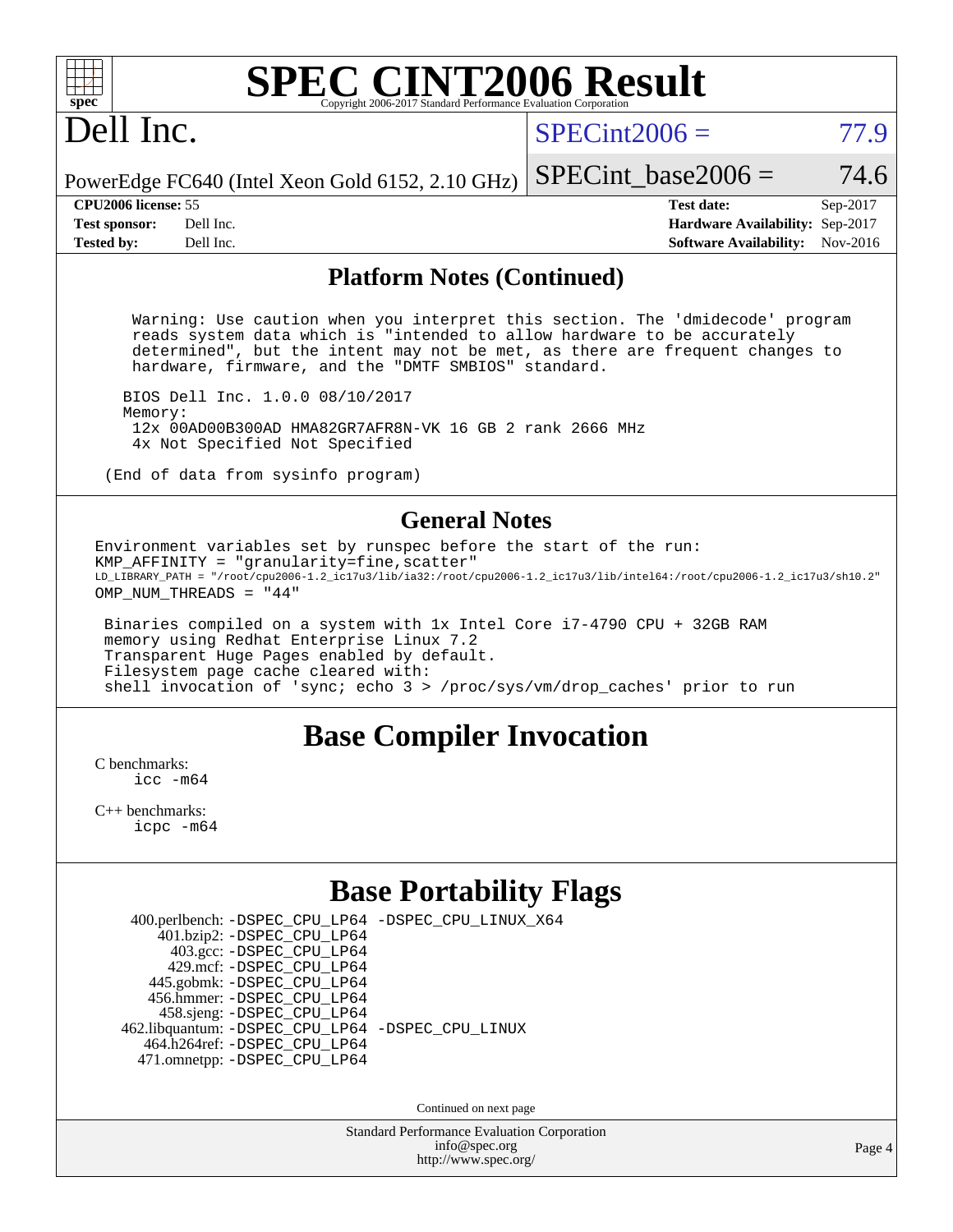# Dell Inc.

 $SPECint2006 = 77.9$  $SPECint2006 = 77.9$ 

PowerEdge FC640 (Intel Xeon Gold 6152, 2.10 GHz)

SPECint base2006 =  $74.6$ 

**[CPU2006 license:](http://www.spec.org/auto/cpu2006/Docs/result-fields.html#CPU2006license)** 55 **[Test date:](http://www.spec.org/auto/cpu2006/Docs/result-fields.html#Testdate)** Sep-2017 **[Test sponsor:](http://www.spec.org/auto/cpu2006/Docs/result-fields.html#Testsponsor)** Dell Inc. **[Hardware Availability:](http://www.spec.org/auto/cpu2006/Docs/result-fields.html#HardwareAvailability)** Sep-2017 **[Tested by:](http://www.spec.org/auto/cpu2006/Docs/result-fields.html#Testedby)** Dell Inc. **[Software Availability:](http://www.spec.org/auto/cpu2006/Docs/result-fields.html#SoftwareAvailability)** Nov-2016

### **[Base Portability Flags \(Continued\)](http://www.spec.org/auto/cpu2006/Docs/result-fields.html#BasePortabilityFlags)**

473.astar: [-DSPEC\\_CPU\\_LP64](http://www.spec.org/cpu2006/results/res2017q4/cpu2006-20170918-49860.flags.html#suite_basePORTABILITY473_astar_DSPEC_CPU_LP64)

483.xalancbmk: [-DSPEC\\_CPU\\_LP64](http://www.spec.org/cpu2006/results/res2017q4/cpu2006-20170918-49860.flags.html#suite_basePORTABILITY483_xalancbmk_DSPEC_CPU_LP64) [-DSPEC\\_CPU\\_LINUX](http://www.spec.org/cpu2006/results/res2017q4/cpu2006-20170918-49860.flags.html#b483.xalancbmk_baseCXXPORTABILITY_DSPEC_CPU_LINUX)

### **[Base Optimization Flags](http://www.spec.org/auto/cpu2006/Docs/result-fields.html#BaseOptimizationFlags)**

[C benchmarks](http://www.spec.org/auto/cpu2006/Docs/result-fields.html#Cbenchmarks):

[-xCORE-AVX2](http://www.spec.org/cpu2006/results/res2017q4/cpu2006-20170918-49860.flags.html#user_CCbase_f-xCORE-AVX2) [-ipo](http://www.spec.org/cpu2006/results/res2017q4/cpu2006-20170918-49860.flags.html#user_CCbase_f-ipo) [-O3](http://www.spec.org/cpu2006/results/res2017q4/cpu2006-20170918-49860.flags.html#user_CCbase_f-O3) [-no-prec-div](http://www.spec.org/cpu2006/results/res2017q4/cpu2006-20170918-49860.flags.html#user_CCbase_f-no-prec-div) [-parallel](http://www.spec.org/cpu2006/results/res2017q4/cpu2006-20170918-49860.flags.html#user_CCbase_f-parallel) [-qopt-prefetch](http://www.spec.org/cpu2006/results/res2017q4/cpu2006-20170918-49860.flags.html#user_CCbase_f-qopt-prefetch) [-auto-p32](http://www.spec.org/cpu2006/results/res2017q4/cpu2006-20170918-49860.flags.html#user_CCbase_f-auto-p32)

[C++ benchmarks:](http://www.spec.org/auto/cpu2006/Docs/result-fields.html#CXXbenchmarks)

[-xCORE-AVX2](http://www.spec.org/cpu2006/results/res2017q4/cpu2006-20170918-49860.flags.html#user_CXXbase_f-xCORE-AVX2) [-ipo](http://www.spec.org/cpu2006/results/res2017q4/cpu2006-20170918-49860.flags.html#user_CXXbase_f-ipo) [-O3](http://www.spec.org/cpu2006/results/res2017q4/cpu2006-20170918-49860.flags.html#user_CXXbase_f-O3) [-no-prec-div](http://www.spec.org/cpu2006/results/res2017q4/cpu2006-20170918-49860.flags.html#user_CXXbase_f-no-prec-div) [-qopt-prefetch](http://www.spec.org/cpu2006/results/res2017q4/cpu2006-20170918-49860.flags.html#user_CXXbase_f-qopt-prefetch) [-auto-p32](http://www.spec.org/cpu2006/results/res2017q4/cpu2006-20170918-49860.flags.html#user_CXXbase_f-auto-p32) [-Wl,-z,muldefs](http://www.spec.org/cpu2006/results/res2017q4/cpu2006-20170918-49860.flags.html#user_CXXbase_link_force_multiple1_74079c344b956b9658436fd1b6dd3a8a) [-L/sh10.2 -lsmartheap64](http://www.spec.org/cpu2006/results/res2017q4/cpu2006-20170918-49860.flags.html#user_CXXbase_SmartHeap64_63911d860fc08c15fa1d5bf319b9d8d5)

### **[Base Other Flags](http://www.spec.org/auto/cpu2006/Docs/result-fields.html#BaseOtherFlags)**

[C benchmarks](http://www.spec.org/auto/cpu2006/Docs/result-fields.html#Cbenchmarks):

403.gcc: [-Dalloca=\\_alloca](http://www.spec.org/cpu2006/results/res2017q4/cpu2006-20170918-49860.flags.html#b403.gcc_baseEXTRA_CFLAGS_Dalloca_be3056838c12de2578596ca5467af7f3)

### **[Peak Compiler Invocation](http://www.spec.org/auto/cpu2006/Docs/result-fields.html#PeakCompilerInvocation)**

[C benchmarks \(except as noted below\)](http://www.spec.org/auto/cpu2006/Docs/result-fields.html#Cbenchmarksexceptasnotedbelow):

[icc -m64](http://www.spec.org/cpu2006/results/res2017q4/cpu2006-20170918-49860.flags.html#user_CCpeak_intel_icc_64bit_bda6cc9af1fdbb0edc3795bac97ada53)

400.perlbench: [icc -m32 -L/opt/intel/compilers\\_and\\_libraries\\_2017/linux/lib/ia32](http://www.spec.org/cpu2006/results/res2017q4/cpu2006-20170918-49860.flags.html#user_peakCCLD400_perlbench_intel_icc_c29f3ff5a7ed067b11e4ec10a03f03ae)

445.gobmk: [icc -m32 -L/opt/intel/compilers\\_and\\_libraries\\_2017/linux/lib/ia32](http://www.spec.org/cpu2006/results/res2017q4/cpu2006-20170918-49860.flags.html#user_peakCCLD445_gobmk_intel_icc_c29f3ff5a7ed067b11e4ec10a03f03ae)

[C++ benchmarks \(except as noted below\):](http://www.spec.org/auto/cpu2006/Docs/result-fields.html#CXXbenchmarksexceptasnotedbelow) [icc -m32 -L/opt/intel/compilers\\_and\\_libraries\\_2017/linux/lib/ia32](http://www.spec.org/cpu2006/results/res2017q4/cpu2006-20170918-49860.flags.html#user_CXXpeak_intel_icc_c29f3ff5a7ed067b11e4ec10a03f03ae)

473.astar: [icpc -m64](http://www.spec.org/cpu2006/results/res2017q4/cpu2006-20170918-49860.flags.html#user_peakCXXLD473_astar_intel_icpc_64bit_fc66a5337ce925472a5c54ad6a0de310)

### **[Peak Portability Flags](http://www.spec.org/auto/cpu2006/Docs/result-fields.html#PeakPortabilityFlags)**

 400.perlbench: [-D\\_FILE\\_OFFSET\\_BITS=64](http://www.spec.org/cpu2006/results/res2017q4/cpu2006-20170918-49860.flags.html#user_peakPORTABILITY400_perlbench_file_offset_bits_64_438cf9856305ebd76870a2c6dc2689ab) [-DSPEC\\_CPU\\_LINUX\\_IA32](http://www.spec.org/cpu2006/results/res2017q4/cpu2006-20170918-49860.flags.html#b400.perlbench_peakCPORTABILITY_DSPEC_CPU_LINUX_IA32) 401.bzip2: [-DSPEC\\_CPU\\_LP64](http://www.spec.org/cpu2006/results/res2017q4/cpu2006-20170918-49860.flags.html#suite_peakPORTABILITY401_bzip2_DSPEC_CPU_LP64) 403.gcc: [-DSPEC\\_CPU\\_LP64](http://www.spec.org/cpu2006/results/res2017q4/cpu2006-20170918-49860.flags.html#suite_peakPORTABILITY403_gcc_DSPEC_CPU_LP64) 429.mcf: [-DSPEC\\_CPU\\_LP64](http://www.spec.org/cpu2006/results/res2017q4/cpu2006-20170918-49860.flags.html#suite_peakPORTABILITY429_mcf_DSPEC_CPU_LP64) 445.gobmk: [-D\\_FILE\\_OFFSET\\_BITS=64](http://www.spec.org/cpu2006/results/res2017q4/cpu2006-20170918-49860.flags.html#user_peakPORTABILITY445_gobmk_file_offset_bits_64_438cf9856305ebd76870a2c6dc2689ab) 456.hmmer: [-DSPEC\\_CPU\\_LP64](http://www.spec.org/cpu2006/results/res2017q4/cpu2006-20170918-49860.flags.html#suite_peakPORTABILITY456_hmmer_DSPEC_CPU_LP64)

Continued on next page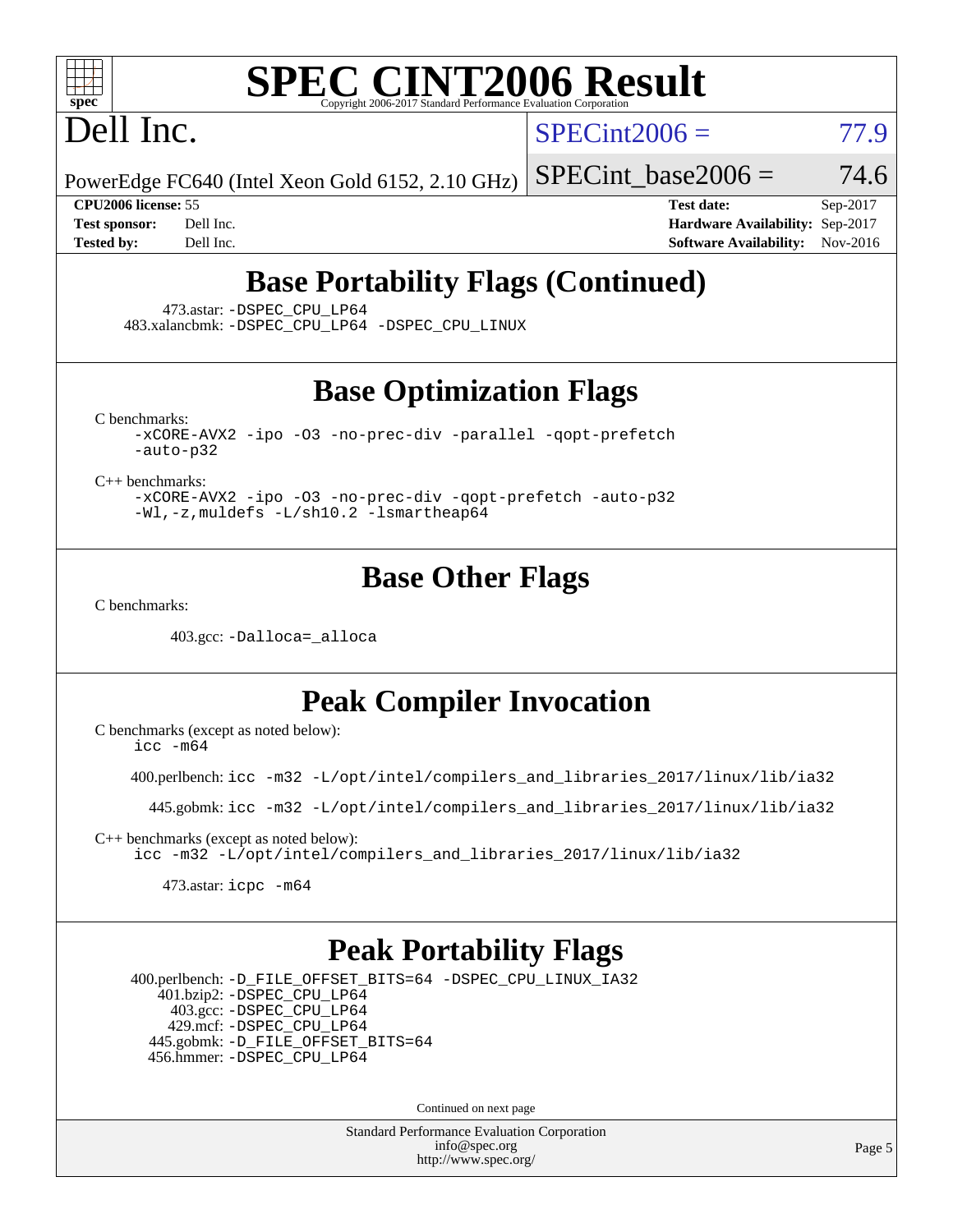

### **[SPEC CINT2006 Result](http://www.spec.org/auto/cpu2006/Docs/result-fields.html#SPECCINT2006Result)** Copyright 2006-2017 Standard Performance Evaluation C

# Dell Inc.

 $SPECint2006 = 77.9$  $SPECint2006 = 77.9$ 

PowerEdge FC640 (Intel Xeon Gold 6152, 2.10 GHz)

SPECint base2006 =  $74.6$ 

**[CPU2006 license:](http://www.spec.org/auto/cpu2006/Docs/result-fields.html#CPU2006license)** 55 **[Test date:](http://www.spec.org/auto/cpu2006/Docs/result-fields.html#Testdate)** Sep-2017 **[Test sponsor:](http://www.spec.org/auto/cpu2006/Docs/result-fields.html#Testsponsor)** Dell Inc. **[Hardware Availability:](http://www.spec.org/auto/cpu2006/Docs/result-fields.html#HardwareAvailability)** Sep-2017 **[Tested by:](http://www.spec.org/auto/cpu2006/Docs/result-fields.html#Testedby)** Dell Inc. **[Software Availability:](http://www.spec.org/auto/cpu2006/Docs/result-fields.html#SoftwareAvailability)** Nov-2016

### **[Peak Portability Flags \(Continued\)](http://www.spec.org/auto/cpu2006/Docs/result-fields.html#PeakPortabilityFlags)**

 458.sjeng: [-DSPEC\\_CPU\\_LP64](http://www.spec.org/cpu2006/results/res2017q4/cpu2006-20170918-49860.flags.html#suite_peakPORTABILITY458_sjeng_DSPEC_CPU_LP64) 462.libquantum: [-DSPEC\\_CPU\\_LP64](http://www.spec.org/cpu2006/results/res2017q4/cpu2006-20170918-49860.flags.html#suite_peakPORTABILITY462_libquantum_DSPEC_CPU_LP64) [-DSPEC\\_CPU\\_LINUX](http://www.spec.org/cpu2006/results/res2017q4/cpu2006-20170918-49860.flags.html#b462.libquantum_peakCPORTABILITY_DSPEC_CPU_LINUX) 464.h264ref: [-DSPEC\\_CPU\\_LP64](http://www.spec.org/cpu2006/results/res2017q4/cpu2006-20170918-49860.flags.html#suite_peakPORTABILITY464_h264ref_DSPEC_CPU_LP64) 471.omnetpp: [-D\\_FILE\\_OFFSET\\_BITS=64](http://www.spec.org/cpu2006/results/res2017q4/cpu2006-20170918-49860.flags.html#user_peakPORTABILITY471_omnetpp_file_offset_bits_64_438cf9856305ebd76870a2c6dc2689ab) 473.astar: [-DSPEC\\_CPU\\_LP64](http://www.spec.org/cpu2006/results/res2017q4/cpu2006-20170918-49860.flags.html#suite_peakPORTABILITY473_astar_DSPEC_CPU_LP64) 483.xalancbmk: [-D\\_FILE\\_OFFSET\\_BITS=64](http://www.spec.org/cpu2006/results/res2017q4/cpu2006-20170918-49860.flags.html#user_peakPORTABILITY483_xalancbmk_file_offset_bits_64_438cf9856305ebd76870a2c6dc2689ab) [-DSPEC\\_CPU\\_LINUX](http://www.spec.org/cpu2006/results/res2017q4/cpu2006-20170918-49860.flags.html#b483.xalancbmk_peakCXXPORTABILITY_DSPEC_CPU_LINUX)

## **[Peak Optimization Flags](http://www.spec.org/auto/cpu2006/Docs/result-fields.html#PeakOptimizationFlags)**

[C benchmarks](http://www.spec.org/auto/cpu2006/Docs/result-fields.html#Cbenchmarks):

 400.perlbench: [-prof-gen](http://www.spec.org/cpu2006/results/res2017q4/cpu2006-20170918-49860.flags.html#user_peakPASS1_CFLAGSPASS1_LDCFLAGS400_perlbench_prof_gen_e43856698f6ca7b7e442dfd80e94a8fc)(pass 1) [-prof-use](http://www.spec.org/cpu2006/results/res2017q4/cpu2006-20170918-49860.flags.html#user_peakPASS2_CFLAGSPASS2_LDCFLAGS400_perlbench_prof_use_bccf7792157ff70d64e32fe3e1250b55)(pass 2) [-xCORE-AVX2](http://www.spec.org/cpu2006/results/res2017q4/cpu2006-20170918-49860.flags.html#user_peakPASS2_CFLAGSPASS2_LDCFLAGS400_perlbench_f-xCORE-AVX2)(pass 2)  $-par-num-threads=1(pass 1) -ipo(pass 2) -O3(pass 2)$  $-par-num-threads=1(pass 1) -ipo(pass 2) -O3(pass 2)$  $-par-num-threads=1(pass 1) -ipo(pass 2) -O3(pass 2)$  $-par-num-threads=1(pass 1) -ipo(pass 2) -O3(pass 2)$  $-par-num-threads=1(pass 1) -ipo(pass 2) -O3(pass 2)$  $-par-num-threads=1(pass 1) -ipo(pass 2) -O3(pass 2)$ [-no-prec-div](http://www.spec.org/cpu2006/results/res2017q4/cpu2006-20170918-49860.flags.html#user_peakPASS2_CFLAGSPASS2_LDCFLAGS400_perlbench_f-no-prec-div)(pass 2) [-qopt-prefetch](http://www.spec.org/cpu2006/results/res2017q4/cpu2006-20170918-49860.flags.html#user_peakCOPTIMIZE400_perlbench_f-qopt-prefetch) 401.bzip2: [-prof-gen](http://www.spec.org/cpu2006/results/res2017q4/cpu2006-20170918-49860.flags.html#user_peakPASS1_CFLAGSPASS1_LDCFLAGS401_bzip2_prof_gen_e43856698f6ca7b7e442dfd80e94a8fc)(pass 1) [-prof-use](http://www.spec.org/cpu2006/results/res2017q4/cpu2006-20170918-49860.flags.html#user_peakPASS2_CFLAGSPASS2_LDCFLAGS401_bzip2_prof_use_bccf7792157ff70d64e32fe3e1250b55)(pass 2) [-xCORE-AVX2](http://www.spec.org/cpu2006/results/res2017q4/cpu2006-20170918-49860.flags.html#user_peakPASS2_CFLAGSPASS2_LDCFLAGS401_bzip2_f-xCORE-AVX2)(pass 2)  $-par-num-threads=1(pass 1) -ipo(pass 2) -O3(pass 2)$  $-par-num-threads=1(pass 1) -ipo(pass 2) -O3(pass 2)$  $-par-num-threads=1(pass 1) -ipo(pass 2) -O3(pass 2)$  $-par-num-threads=1(pass 1) -ipo(pass 2) -O3(pass 2)$  $-par-num-threads=1(pass 1) -ipo(pass 2) -O3(pass 2)$  $-par-num-threads=1(pass 1) -ipo(pass 2) -O3(pass 2)$ [-no-prec-div](http://www.spec.org/cpu2006/results/res2017q4/cpu2006-20170918-49860.flags.html#user_peakCOPTIMIZEPASS2_CFLAGSPASS2_LDCFLAGS401_bzip2_f-no-prec-div) [-auto-ilp32](http://www.spec.org/cpu2006/results/res2017q4/cpu2006-20170918-49860.flags.html#user_peakCOPTIMIZE401_bzip2_f-auto-ilp32) [-qopt-prefetch](http://www.spec.org/cpu2006/results/res2017q4/cpu2006-20170918-49860.flags.html#user_peakCOPTIMIZE401_bzip2_f-qopt-prefetch)  $403.\text{sec: basepeak}$  = yes 429.mcf: [-xCORE-AVX2](http://www.spec.org/cpu2006/results/res2017q4/cpu2006-20170918-49860.flags.html#user_peakOPTIMIZE429_mcf_f-xCORE-AVX2) [-ipo](http://www.spec.org/cpu2006/results/res2017q4/cpu2006-20170918-49860.flags.html#user_peakOPTIMIZE429_mcf_f-ipo) [-O3](http://www.spec.org/cpu2006/results/res2017q4/cpu2006-20170918-49860.flags.html#user_peakOPTIMIZE429_mcf_f-O3) [-no-prec-div](http://www.spec.org/cpu2006/results/res2017q4/cpu2006-20170918-49860.flags.html#user_peakOPTIMIZE429_mcf_f-no-prec-div) [-parallel](http://www.spec.org/cpu2006/results/res2017q4/cpu2006-20170918-49860.flags.html#user_peakCOPTIMIZE429_mcf_f-parallel) [-qopt-prefetch](http://www.spec.org/cpu2006/results/res2017q4/cpu2006-20170918-49860.flags.html#user_peakCOPTIMIZE429_mcf_f-qopt-prefetch) [-auto-p32](http://www.spec.org/cpu2006/results/res2017q4/cpu2006-20170918-49860.flags.html#user_peakCOPTIMIZE429_mcf_f-auto-p32) 445.gobmk: [-prof-gen](http://www.spec.org/cpu2006/results/res2017q4/cpu2006-20170918-49860.flags.html#user_peakPASS1_CFLAGSPASS1_LDCFLAGS445_gobmk_prof_gen_e43856698f6ca7b7e442dfd80e94a8fc)(pass 1) [-prof-use](http://www.spec.org/cpu2006/results/res2017q4/cpu2006-20170918-49860.flags.html#user_peakPASS2_CFLAGSPASS2_LDCFLAGS445_gobmk_prof_use_bccf7792157ff70d64e32fe3e1250b55)(pass 2) [-xCORE-AVX2](http://www.spec.org/cpu2006/results/res2017q4/cpu2006-20170918-49860.flags.html#user_peakPASS2_CFLAGSPASS2_LDCFLAGS445_gobmk_f-xCORE-AVX2)(pass 2)  $-par-num-threads=1(pass 1) -ipo(pass 2) -O3(pass 2)$  $-par-num-threads=1(pass 1) -ipo(pass 2) -O3(pass 2)$  $-par-num-threads=1(pass 1) -ipo(pass 2) -O3(pass 2)$  $-par-num-threads=1(pass 1) -ipo(pass 2) -O3(pass 2)$  $-par-num-threads=1(pass 1) -ipo(pass 2) -O3(pass 2)$  $-par-num-threads=1(pass 1) -ipo(pass 2) -O3(pass 2)$ [-no-prec-div](http://www.spec.org/cpu2006/results/res2017q4/cpu2006-20170918-49860.flags.html#user_peakPASS2_CFLAGSPASS2_LDCFLAGS445_gobmk_f-no-prec-div)(pass 2) 456.hmmer: basepeak = yes 458.sjeng: [-prof-gen](http://www.spec.org/cpu2006/results/res2017q4/cpu2006-20170918-49860.flags.html#user_peakPASS1_CFLAGSPASS1_LDCFLAGS458_sjeng_prof_gen_e43856698f6ca7b7e442dfd80e94a8fc)(pass 1) [-prof-use](http://www.spec.org/cpu2006/results/res2017q4/cpu2006-20170918-49860.flags.html#user_peakPASS2_CFLAGSPASS2_LDCFLAGS458_sjeng_prof_use_bccf7792157ff70d64e32fe3e1250b55)(pass 2) [-xCORE-AVX2](http://www.spec.org/cpu2006/results/res2017q4/cpu2006-20170918-49860.flags.html#user_peakPASS2_CFLAGSPASS2_LDCFLAGS458_sjeng_f-xCORE-AVX2)(pass 2)  $-par-num-threads=1(pass 1) -ipo(pass 2) -O3(pass 2)$  $-par-num-threads=1(pass 1) -ipo(pass 2) -O3(pass 2)$  $-par-num-threads=1(pass 1) -ipo(pass 2) -O3(pass 2)$  $-par-num-threads=1(pass 1) -ipo(pass 2) -O3(pass 2)$  $-par-num-threads=1(pass 1) -ipo(pass 2) -O3(pass 2)$  $-par-num-threads=1(pass 1) -ipo(pass 2) -O3(pass 2)$ [-no-prec-div](http://www.spec.org/cpu2006/results/res2017q4/cpu2006-20170918-49860.flags.html#user_peakPASS2_CFLAGSPASS2_LDCFLAGS458_sjeng_f-no-prec-div)(pass 2) [-unroll4](http://www.spec.org/cpu2006/results/res2017q4/cpu2006-20170918-49860.flags.html#user_peakCOPTIMIZE458_sjeng_f-unroll_4e5e4ed65b7fd20bdcd365bec371b81f)  $462$ .libquantum: basepeak = yes  $464.h264$ ref: basepeak = yes [C++ benchmarks:](http://www.spec.org/auto/cpu2006/Docs/result-fields.html#CXXbenchmarks) 471.omnetpp: [-prof-gen](http://www.spec.org/cpu2006/results/res2017q4/cpu2006-20170918-49860.flags.html#user_peakPASS1_CXXFLAGSPASS1_LDCXXFLAGS471_omnetpp_prof_gen_e43856698f6ca7b7e442dfd80e94a8fc)(pass 1) [-prof-use](http://www.spec.org/cpu2006/results/res2017q4/cpu2006-20170918-49860.flags.html#user_peakPASS2_CXXFLAGSPASS2_LDCXXFLAGS471_omnetpp_prof_use_bccf7792157ff70d64e32fe3e1250b55)(pass 2) [-xCORE-AVX2](http://www.spec.org/cpu2006/results/res2017q4/cpu2006-20170918-49860.flags.html#user_peakPASS2_CXXFLAGSPASS2_LDCXXFLAGS471_omnetpp_f-xCORE-AVX2)(pass 2)  $-par-num-threads=1(pass 1) -ipo(pass 2) -O3(pass 2)$  $-par-num-threads=1(pass 1) -ipo(pass 2) -O3(pass 2)$  $-par-num-threads=1(pass 1) -ipo(pass 2) -O3(pass 2)$  $-par-num-threads=1(pass 1) -ipo(pass 2) -O3(pass 2)$  $-par-num-threads=1(pass 1) -ipo(pass 2) -O3(pass 2)$  $-par-num-threads=1(pass 1) -ipo(pass 2) -O3(pass 2)$ [-no-prec-div](http://www.spec.org/cpu2006/results/res2017q4/cpu2006-20170918-49860.flags.html#user_peakPASS2_CXXFLAGSPASS2_LDCXXFLAGS471_omnetpp_f-no-prec-div)(pass 2) [-qopt-ra-region-strategy=block](http://www.spec.org/cpu2006/results/res2017q4/cpu2006-20170918-49860.flags.html#user_peakCXXOPTIMIZE471_omnetpp_f-qopt-ra-region-strategy_0f7b543d62da454b380160c0e3b28f94) [-Wl,-z,muldefs](http://www.spec.org/cpu2006/results/res2017q4/cpu2006-20170918-49860.flags.html#user_peakEXTRA_LDFLAGS471_omnetpp_link_force_multiple1_74079c344b956b9658436fd1b6dd3a8a) [-L/sh10.2 -lsmartheap](http://www.spec.org/cpu2006/results/res2017q4/cpu2006-20170918-49860.flags.html#user_peakEXTRA_LIBS471_omnetpp_SmartHeap_b831f2d313e2fffa6dfe3f00ffc1f1c0) 473.astar: basepeak = yes Continued on next page